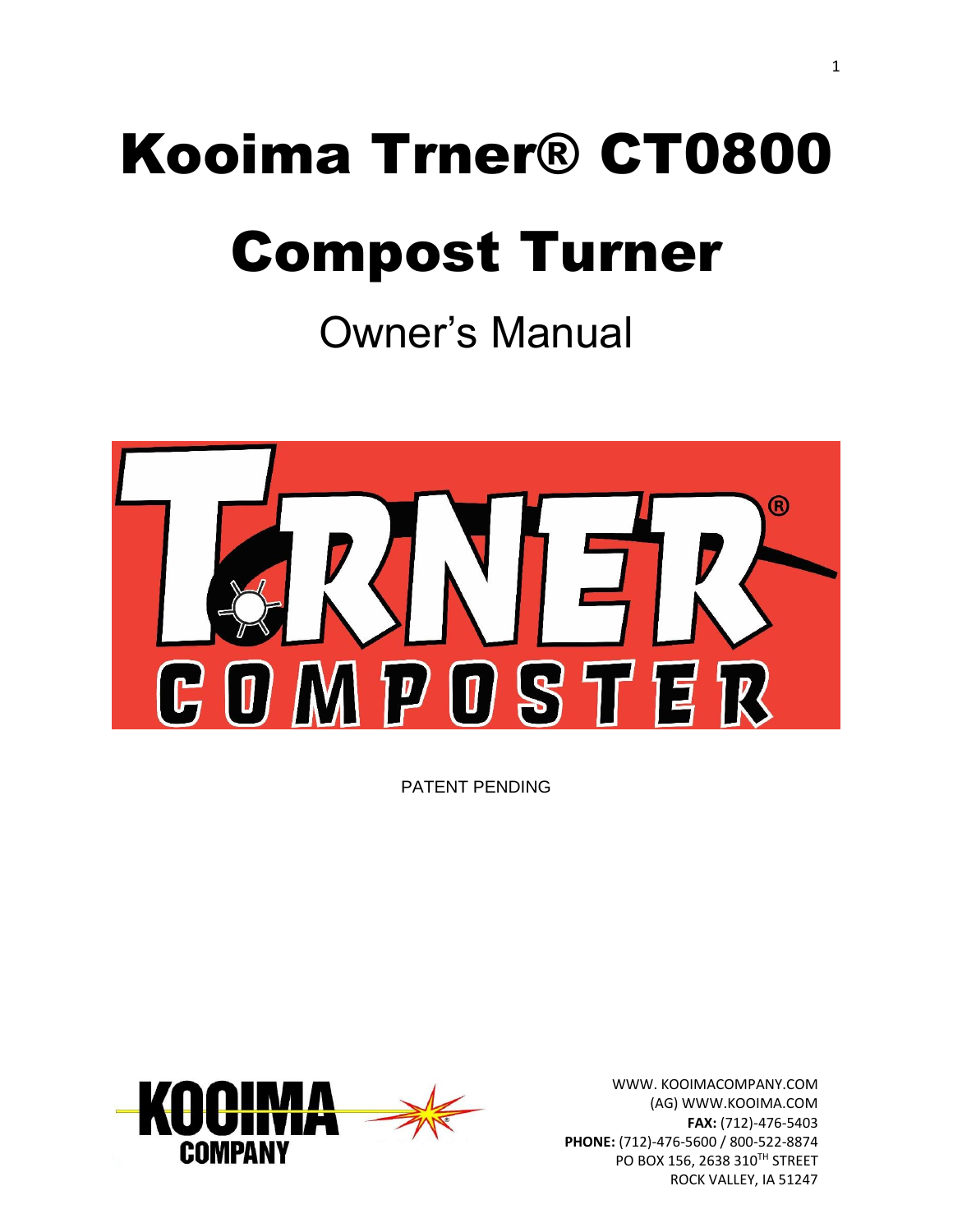#### Contents

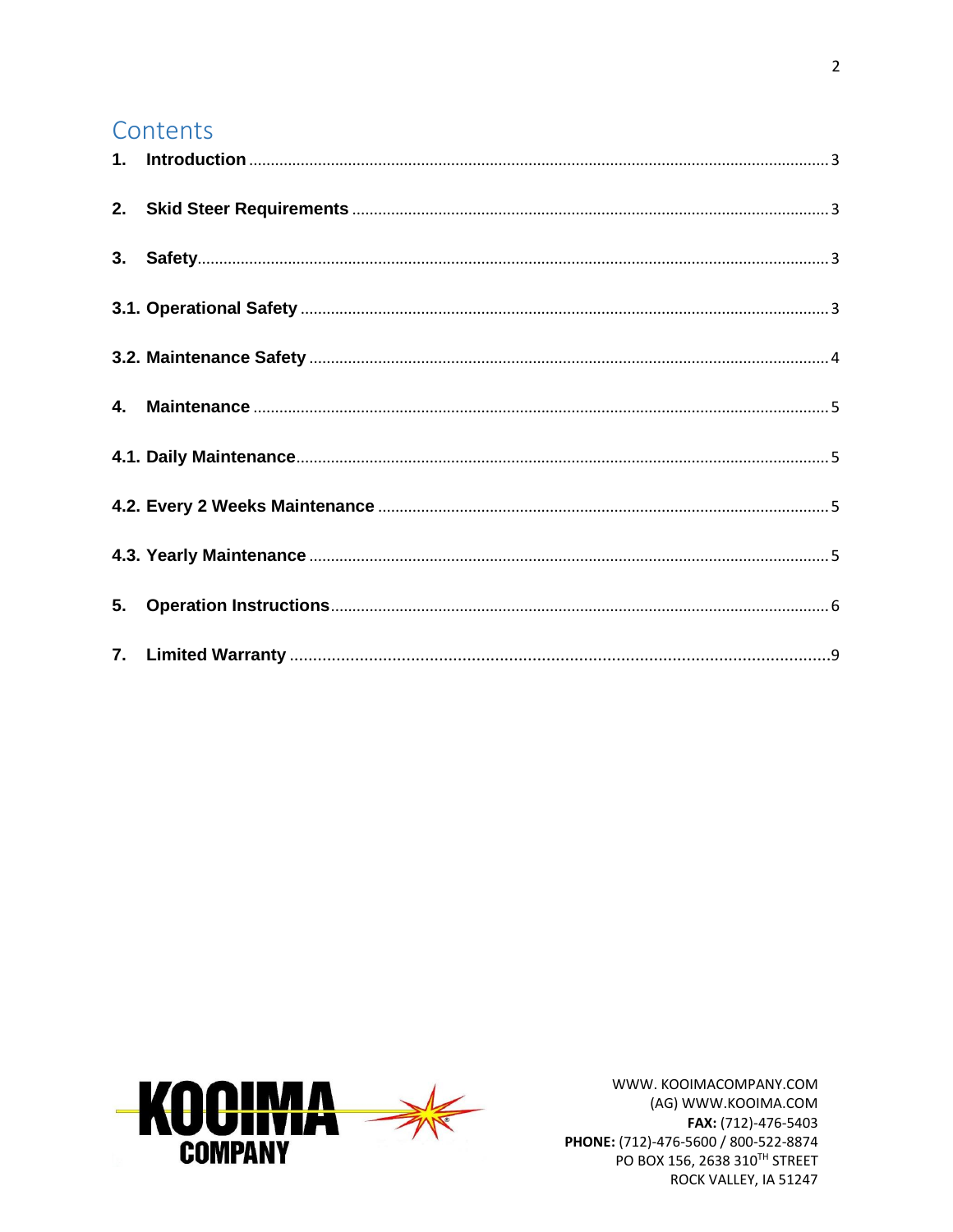# **1. Introduction**

<span id="page-2-0"></span>Congratulations on the purchase of your compost turner. Our goal is to provide you a machine that will efficiently compost windrows quickly.

For your safety, read and understand this manual before operating your compost turner.

## **2. Skid Steer Requirements**

- <span id="page-2-1"></span>• Minimum Skid Steer lifting capacity: 1600lbs
- Minimum Skid Steer hydraulic flow: 18gpm
	- o Recommended hydraulic flow: 26gpm
	- o High Flow is prohibited. Using high flow hydraulics will void the warranty.
- <span id="page-2-2"></span>• Hydraulic pressure: 3000psi

## **3. Safety**

#### <span id="page-2-3"></span>**3.1. Operational Safety**

- Read the Owner's Manual before using the machine
- Keep clothing and body parts away from all moving parts while machine is moving
- Stay clear of machine while it's operating, debris can be thrown considerable distances from the rotor
- Do not ride on the machine
- Watch out for pinch points from moving parts
- Familiarize yourself with all aspects of machine before operating

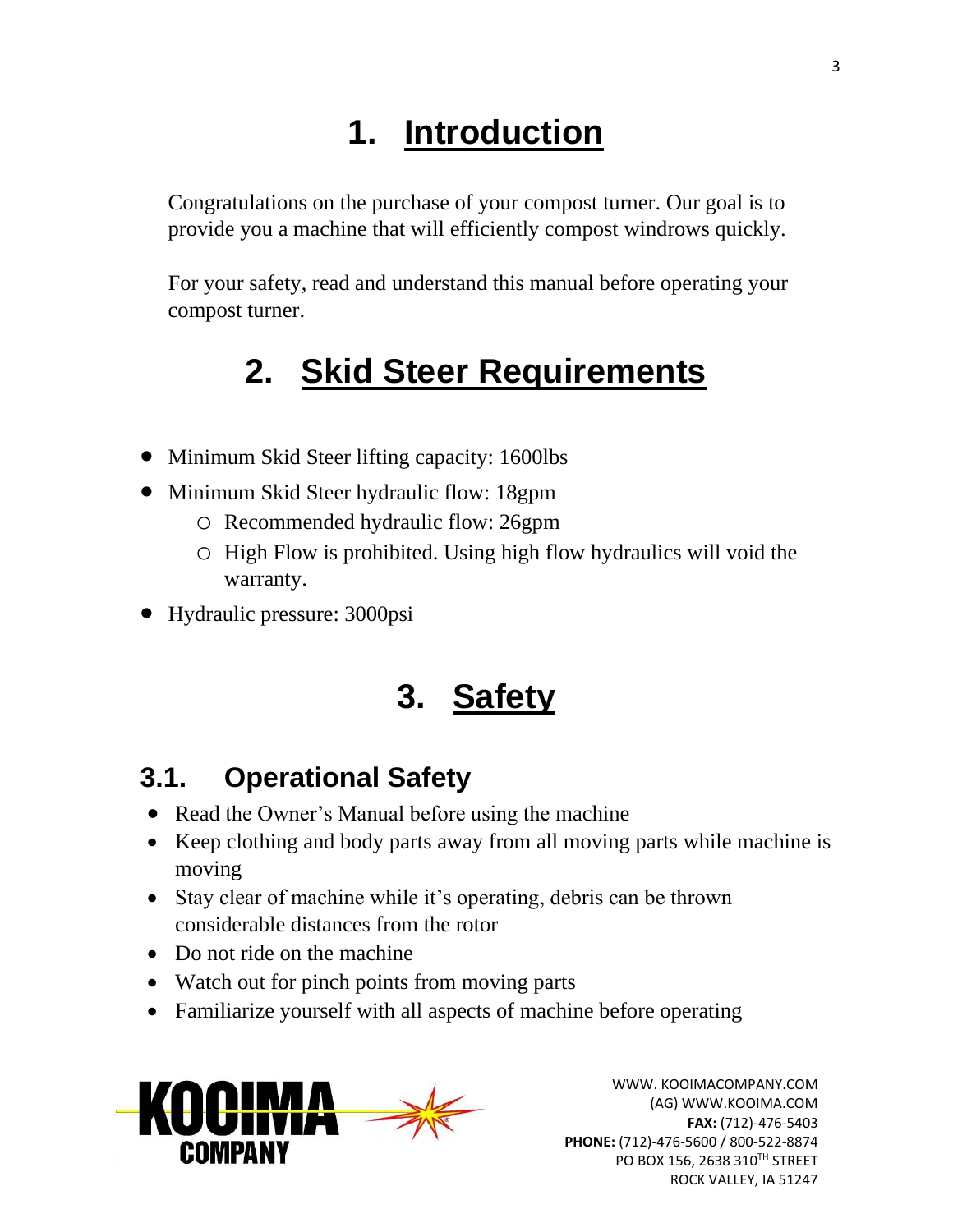- Check that all paddles are bolted down properly and replace bent/broken ones before operating machine. Broken paddles can fly off rotor at high speeds and cause serious injury
- Wear proper hand, eye, and ear protection while operating and working on machine
- Make sure all guards are in place before using machine
- Be aware of your surroundings. It can be difficult to see opposite side of the machine during operation. Make sure you have adequate room for maneuvering and operation

### <span id="page-3-0"></span>**3.2. Maintenance Safety**

- Before working on machine, make sure the machine is lowered to the ground, the skid steer is shut off, and all moving parts have stopped.
- Relieve all hydraulic pressure before working on hydraulic system, contents under HIGH PRESSURE
- Make sure the support tire is torqued properly and is filled to the appropriate air pressure
- Regularly check all hydraulics and lines for leaks and fix or replace as needed

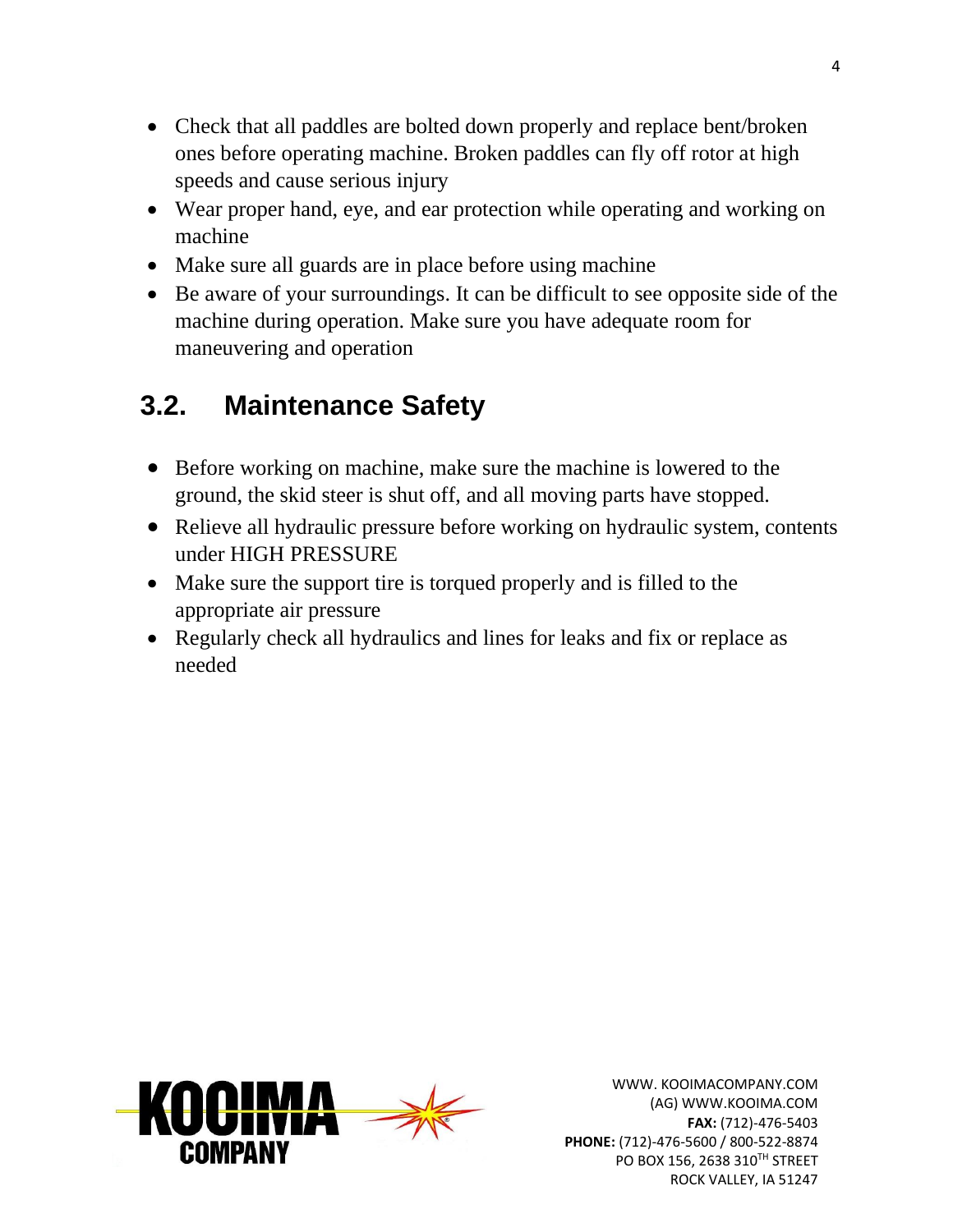# <span id="page-4-0"></span>**4. Maintenance**

#### <span id="page-4-1"></span>**4.1. Daily Maintenance**

- Grease each Rotor bearing  $(3x)$
- Lubricate chain every day of use
- Inspect drum paddles every day of use. Torque any loose paddles (80 ft/lbs). Replace any bent, missing, or overly worn paddles (paddle is considered worn if overall height is shorter than 7").
- Inspect hydraulic motor and lines to ensure nothing is broken or leaking.
- Remove all material wrapped around drum before starting.

## <span id="page-4-2"></span>**4.2. Monthly Maintenance**

- Torque lug nuts on the support tire after the first 5 hours of use. Check torque monthly. (80 ft/lbs on support tire)
- Check tire pressure.
- Check/reset the tension in the roller chain.
- Check for proper alignment of sprockets

### <span id="page-4-3"></span>**4.3. Yearly Maintenance**

- Examine roller chain for stretch and replace as necessary
- Re-pack wheel bearing with grease

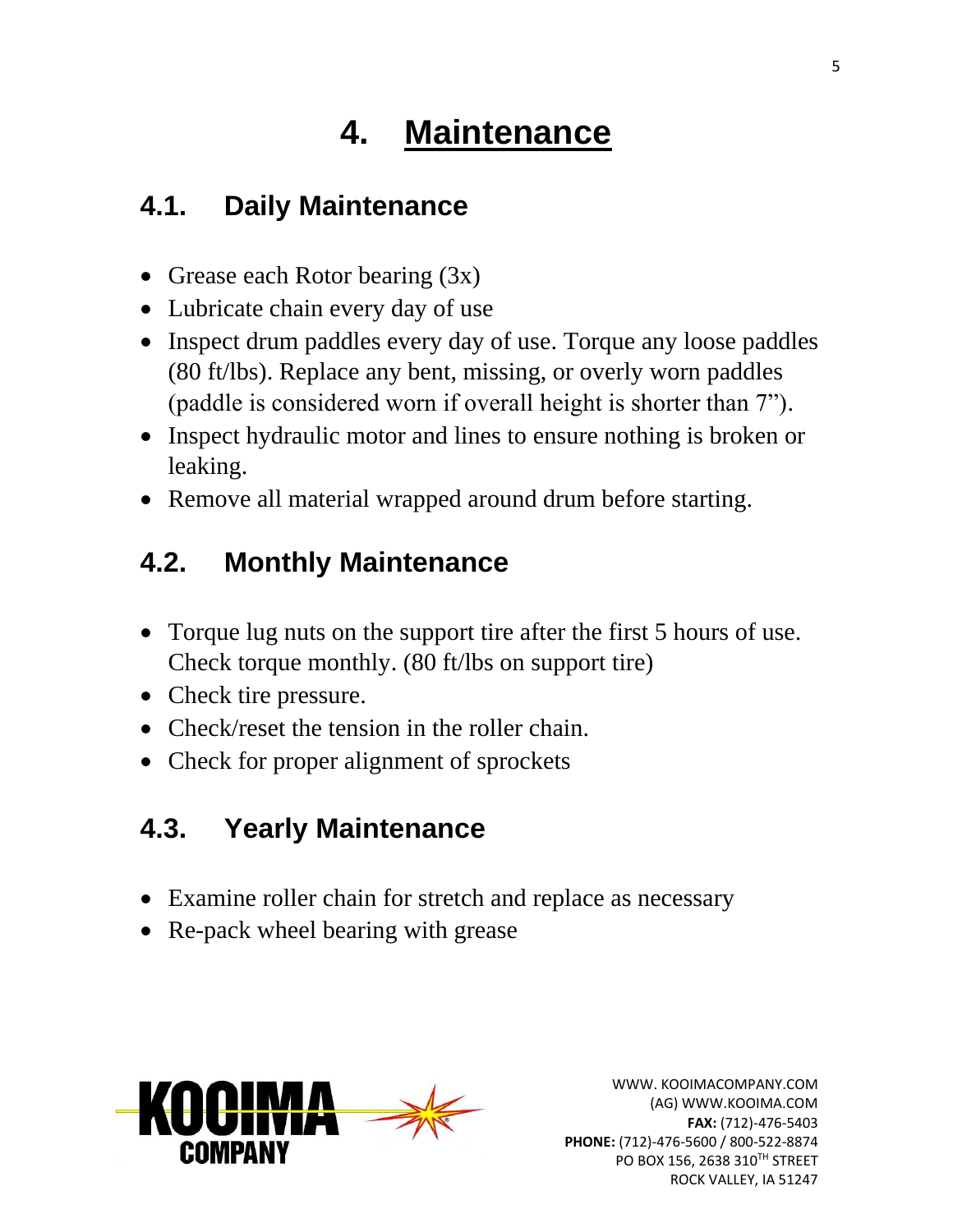# **5. Operation Instructions**

#### <span id="page-5-0"></span>**5.1. Written Instructions**

Approach the compost windrow with the windrow centered in the working area of the Trner®. Before starting in the row, engage the hydraulics to allow the rotor to spin at a low RPM. With the rotor spinning backwards, ease into the windrow until the rotor is completely covered. Then increase RPM to full operating speed. (This is done to reduce the amount of material to be thrown behind the desired start of the windrow.) Advance through the windrow at a slow and steady speed.

Ground speed will depend on the size, moisture, and density of the compost windrow. Fine adjustments in speed can make a significant difference in windrow shape. Too slow of speed could produce flat undesirable shape to the windrow. And too fast of a speed could potentially stall out the skid steer.

When approaching the end of the windrow repeat the process on how the windrow was started. Once approaching the end of the window slow down the rotor to a low RPM. Then as the rotor is no longer engaged in the compost material disengage the hydraulics to stop the rotor from turning.

Advance to the next windrow and repeat the process as explained above.

If you have any questions on how to further process your composting windrows, or if you have any questions regarding the operations of your CT0800 (Patent Pending) compost turner, please feel free to give us a call (712-476-5600) and we can help guide you with your composting needs.

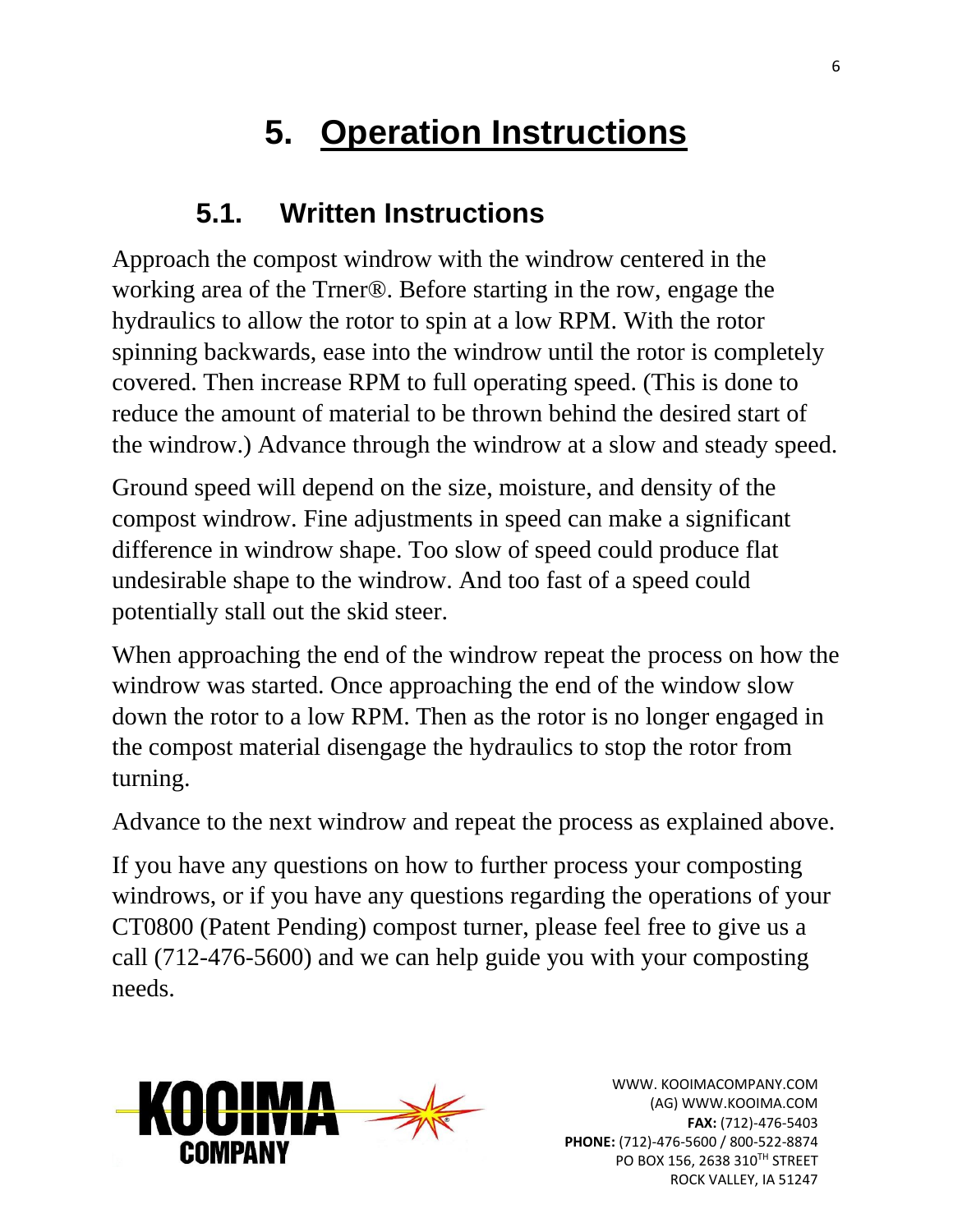#### **5.2. Operation Videos**



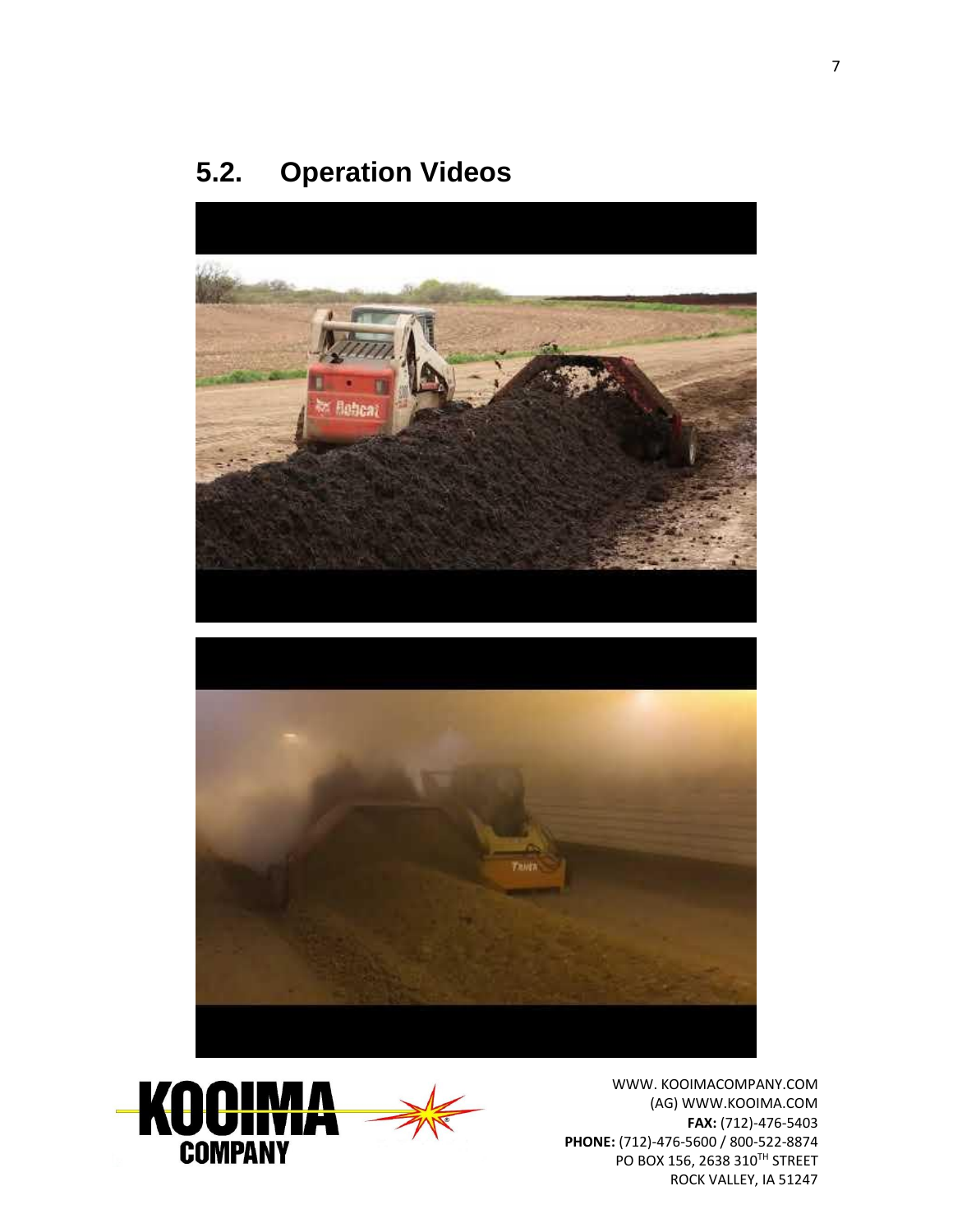## **6. Service Parts**

#### **6.1. Hydraulic parts**

| Part No.   | <b>Description</b>                  |
|------------|-------------------------------------|
| C00484     | <b>Hydraulic Motor</b>              |
| 6400-08-16 | -8 Male JIC to -16 Male ORB Fitting |

#### **6.2. Hydraulic Specs**

Both hydraulic hoses used on the Skid Trner® are:

- $\frac{1}{2}$ " 3000 psi rated hose
	- o -8 JIC swivel female connector one end
	- o -8 ORB male opposite end
- Overall length from fitting end to fitting end is 89-3/16" long

#### **6.3. Drivetrain**

| Part No. | <b>Description</b>                    |
|----------|---------------------------------------|
| C00482   | 20 Tooth 1-1/2" Bore Sprocket (Motor) |
| C00458   | #80 Heavy Roller Chain 36" Long       |
| C00481   | <b>Hydraulic Motor Shaft Spacer</b>   |
| C00368   | Shaft End Cap                         |
| C00483   | 15 Tooth 2" Bore Sprocket (Rotor)     |
| 50KEY32  | $\frac{1}{2}$ " Square Key 2" Long    |